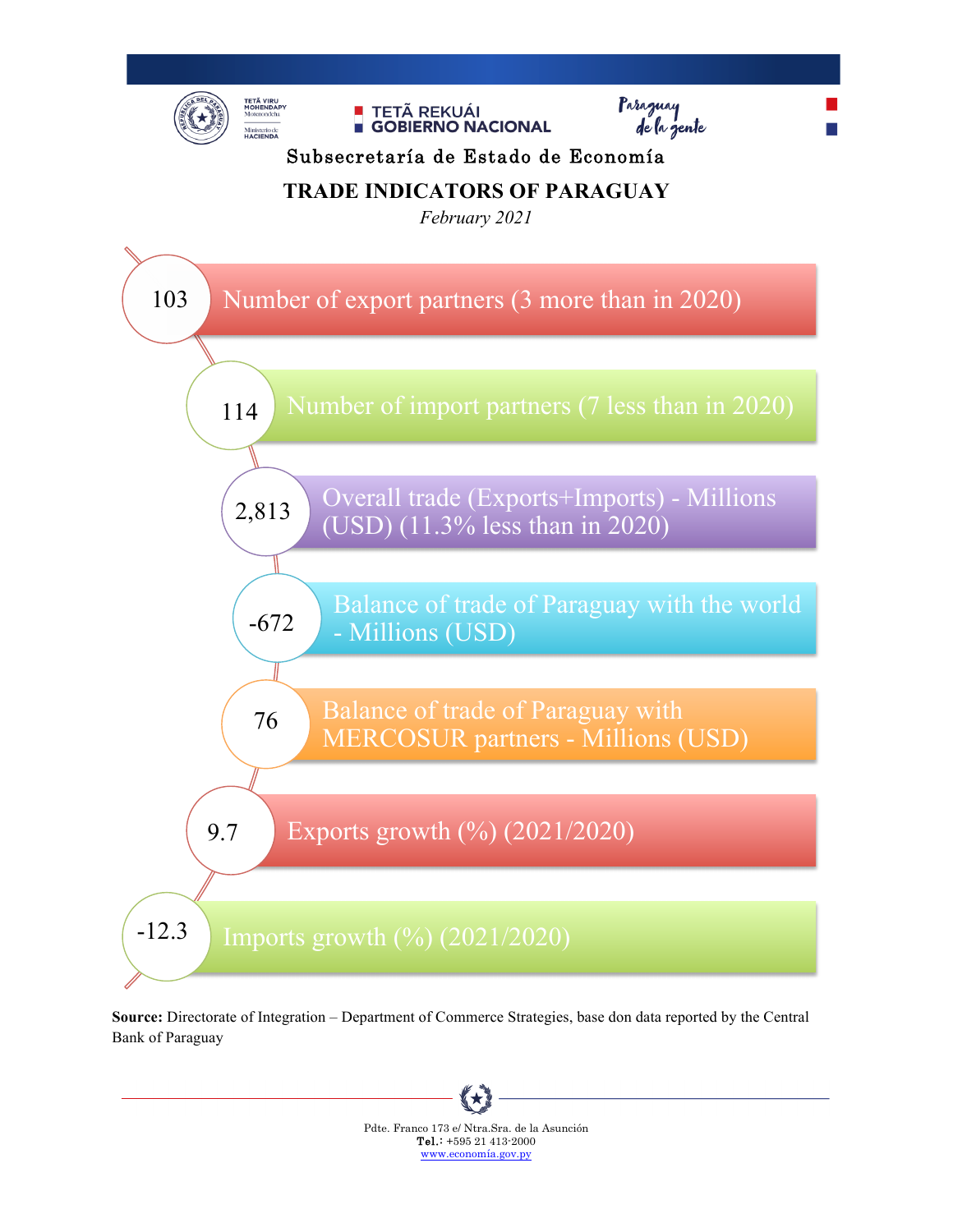



**Source:** Directorate of Integration – Department of Commerce Strategies, based on data reported by the Central Bank of Paraguay

#### **Top import and export partners of Paraguay**



# *February 2021*

Pdte. Franco 173 e/ Ntra.Sra. de la Asunción Tel.: +595 21 413-2000 www.economía.gov.py

∖★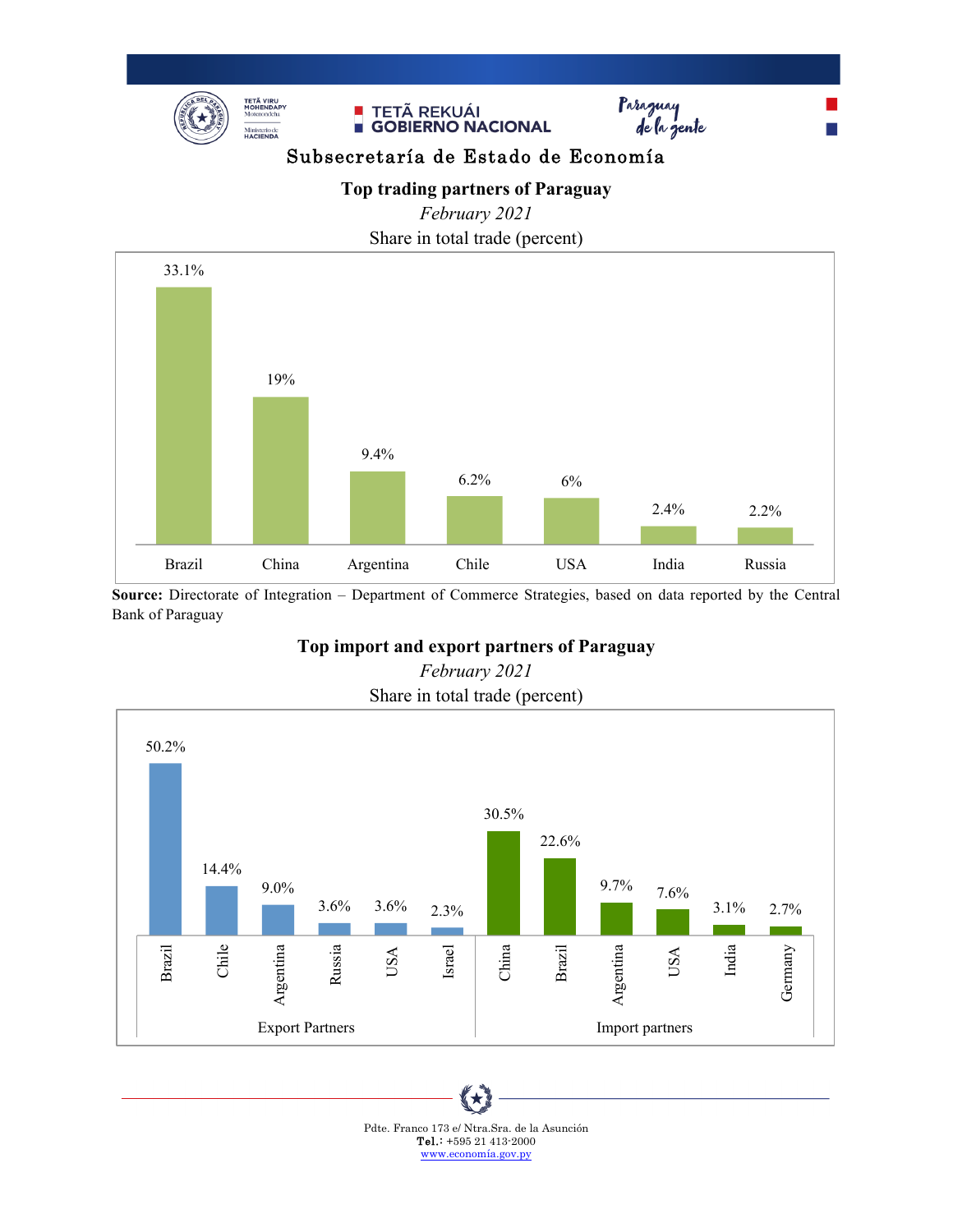

**Contract Contract** 





#### Subsecretaría de Estado de Economía

**Source:** Directorate of Integration – Department of Commerce Strategies, based on data reported by the Central Bank of Paraguay

#### **Top traded goods** *February 2021*



**Source:** Directorate of Integration – Department of Commerce Strategies, based on data reported by the Central Bank of Paraguay

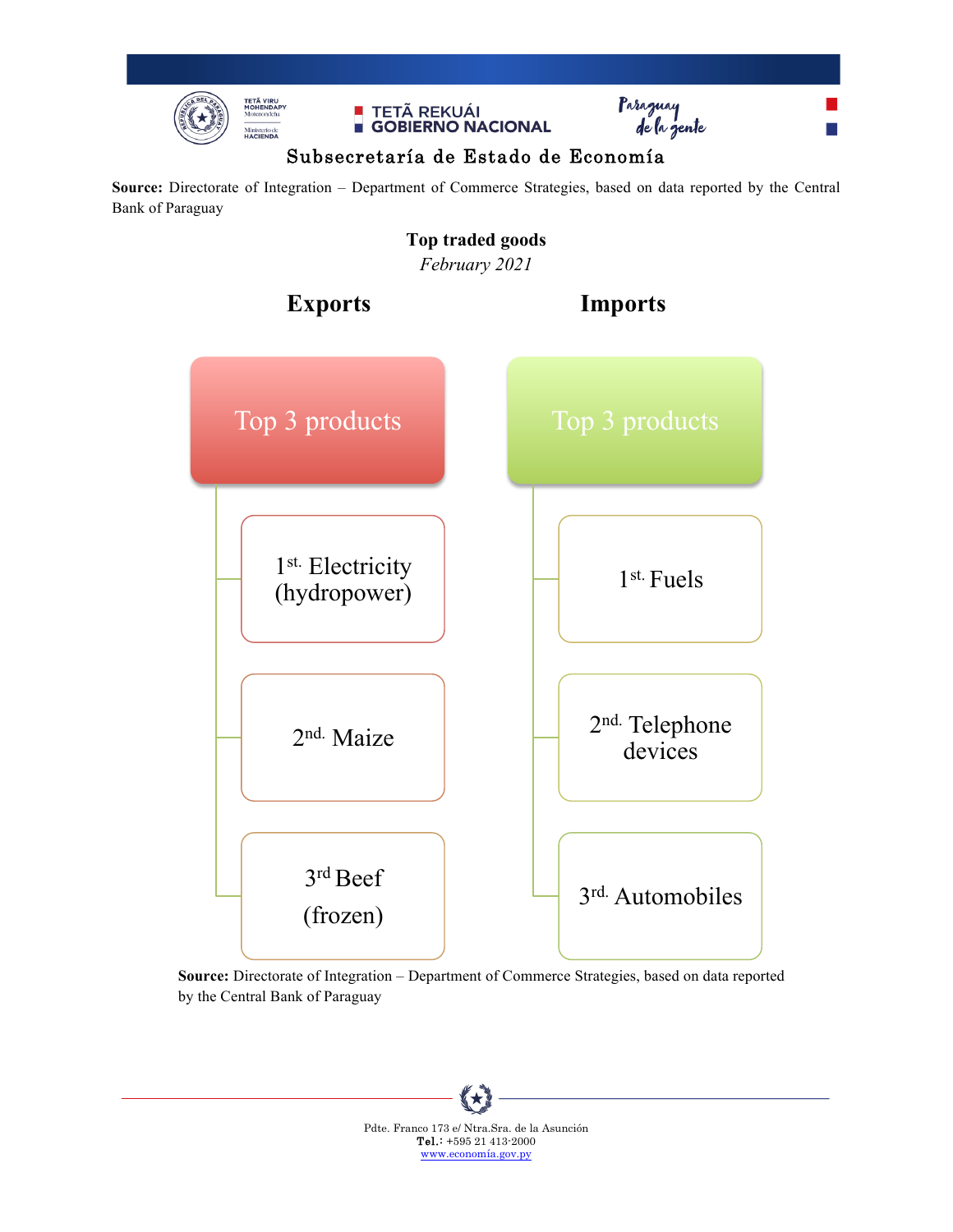

## Subsecretaría de Estado de Economía

### **Overall trade detailed series**

*January-February 2016-2021*





**Source:** Directorate of Integration – Department of Commerce Strategies, base don data reported by the Central Bank of Paraguay

Notes: (\*) Exports expressed as FOB (\*\*) Imports expressed as CIF

> ∖★ Pdte. Franco 173 e/ Ntra.Sra. de la Asunción Tel.: +595 21 413-2000 www.economía.gov.py